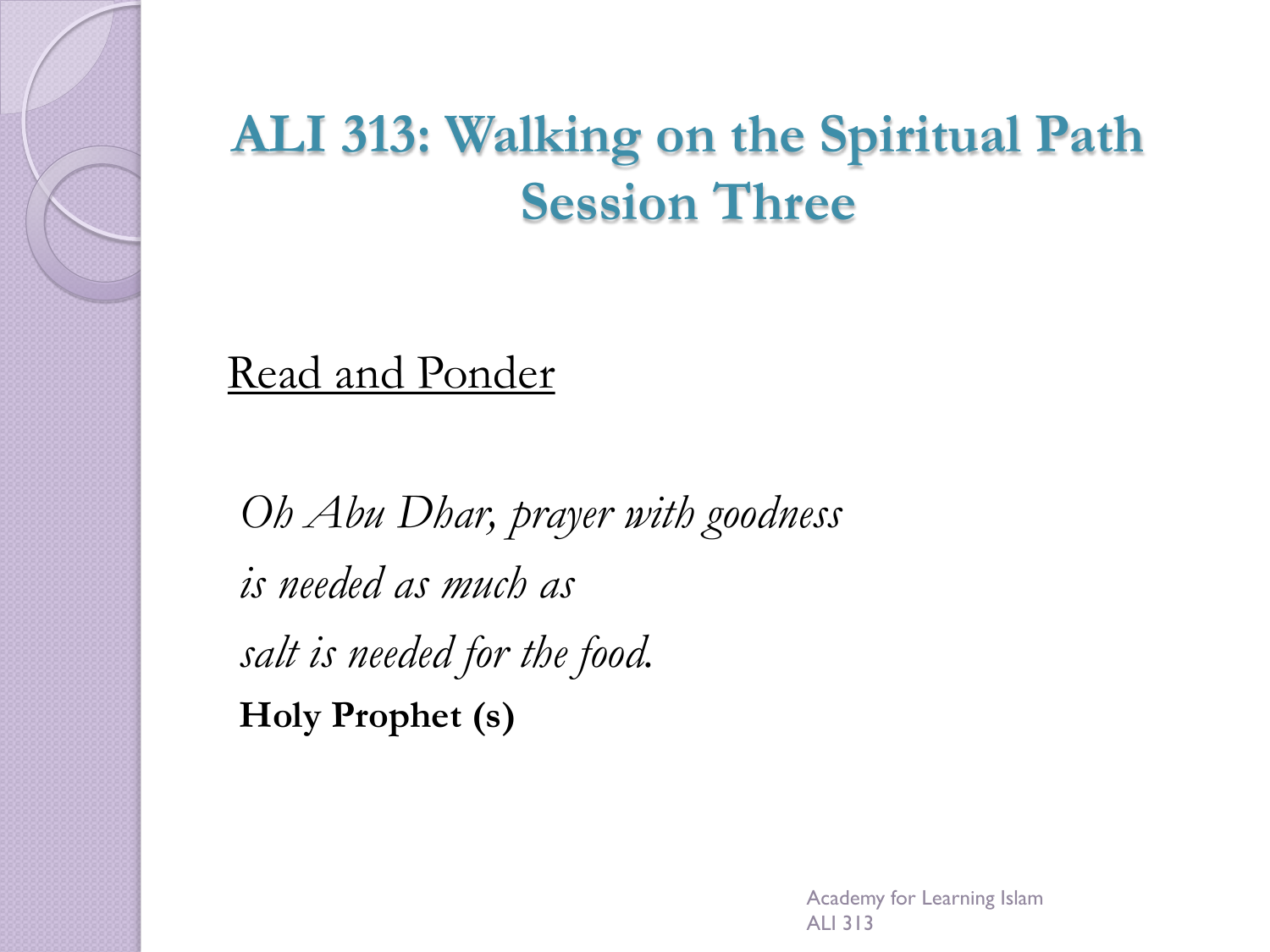

## **Agenda**

Servitude through Fasting 1) Welcoming the month of Ramadhan 2) Spiritual Aspects of Fasting 3) Fasting and Wisdom 4) Importance of Piety 5) Essence of Fasting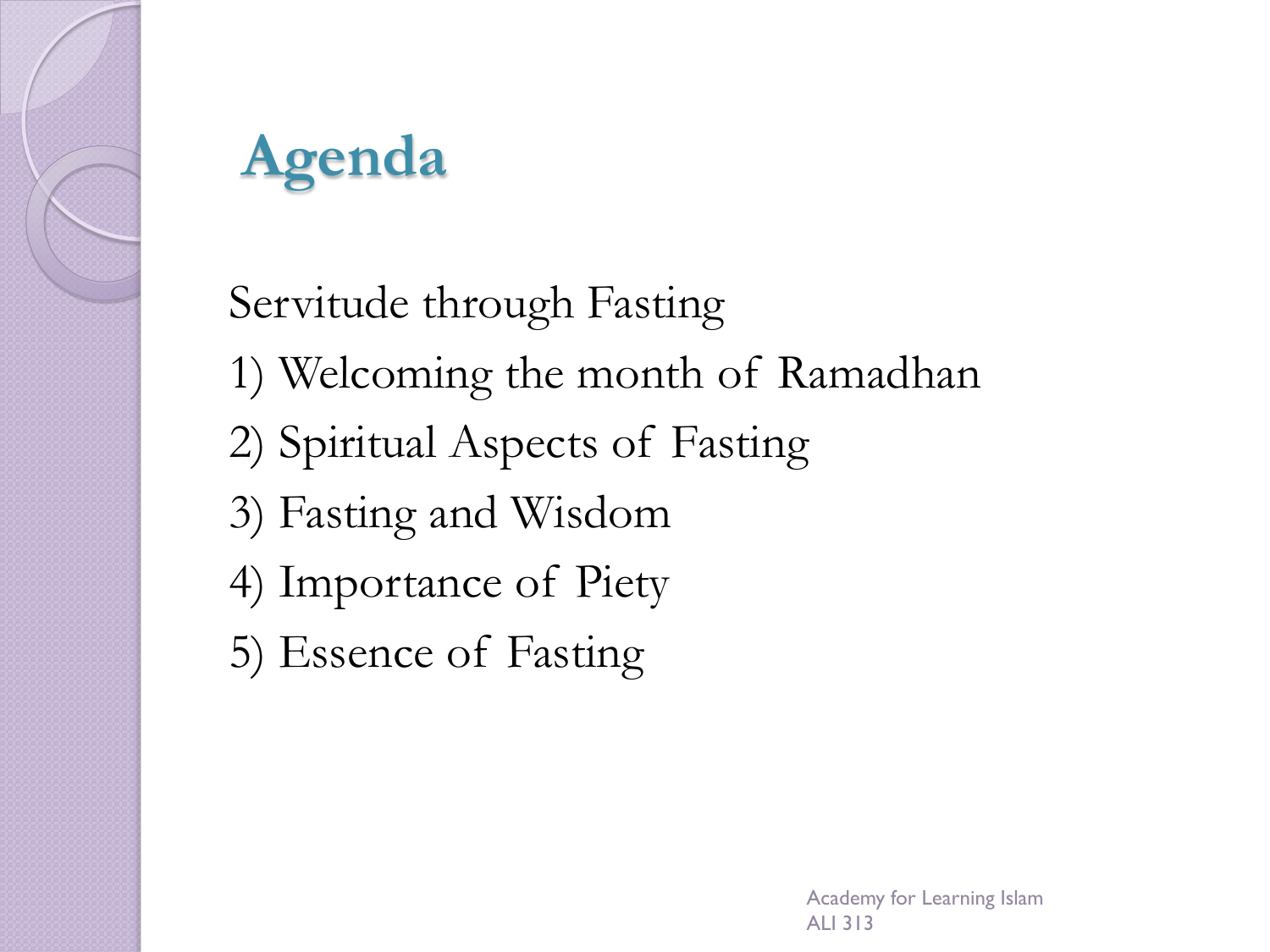# **Welcoming the month of Fasting**

Peace be upon thee, O greatest month of God! O festival of His friends! Peace be upon thee, O most noble of accompanying times! O best of months in days and hours! Peace be upon thee, month in which expectations come near and good works are scattered about! **Dua no. 45, Sahifa Sajjadiyya**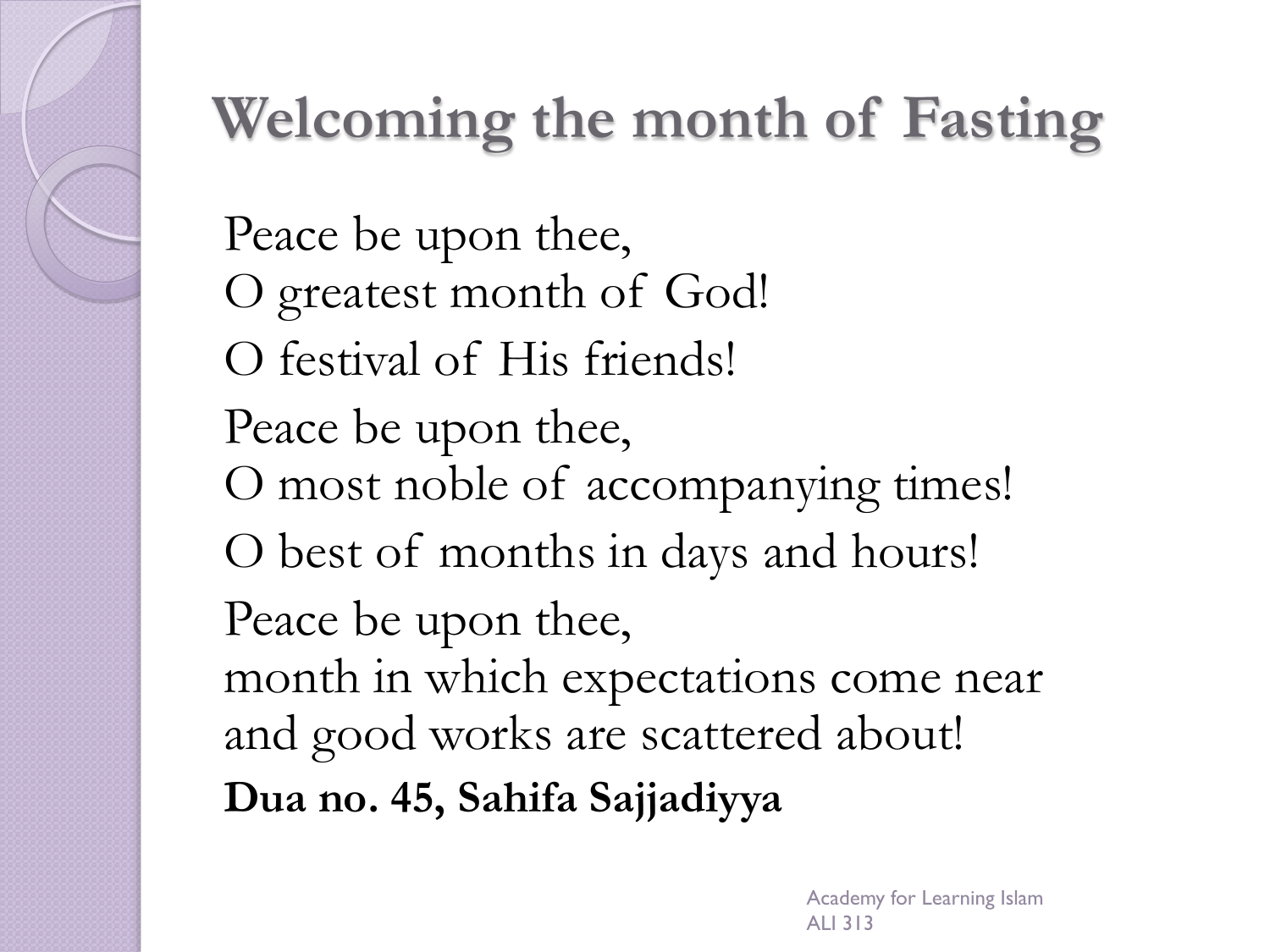

#### **Spiritual Aspects of Fasting**

1) Non action – abstaining instead of performing. That is why fasting and silence are often mentioned together.

2) Less chance of insincerity of *Riya*. It is often not outwardly noticed. Allah says in Hadith al Qudsi; *All righteous acts of man will be rewarded ten to seventy times more than they deserve - except for patience, which is mine and I will reward it.*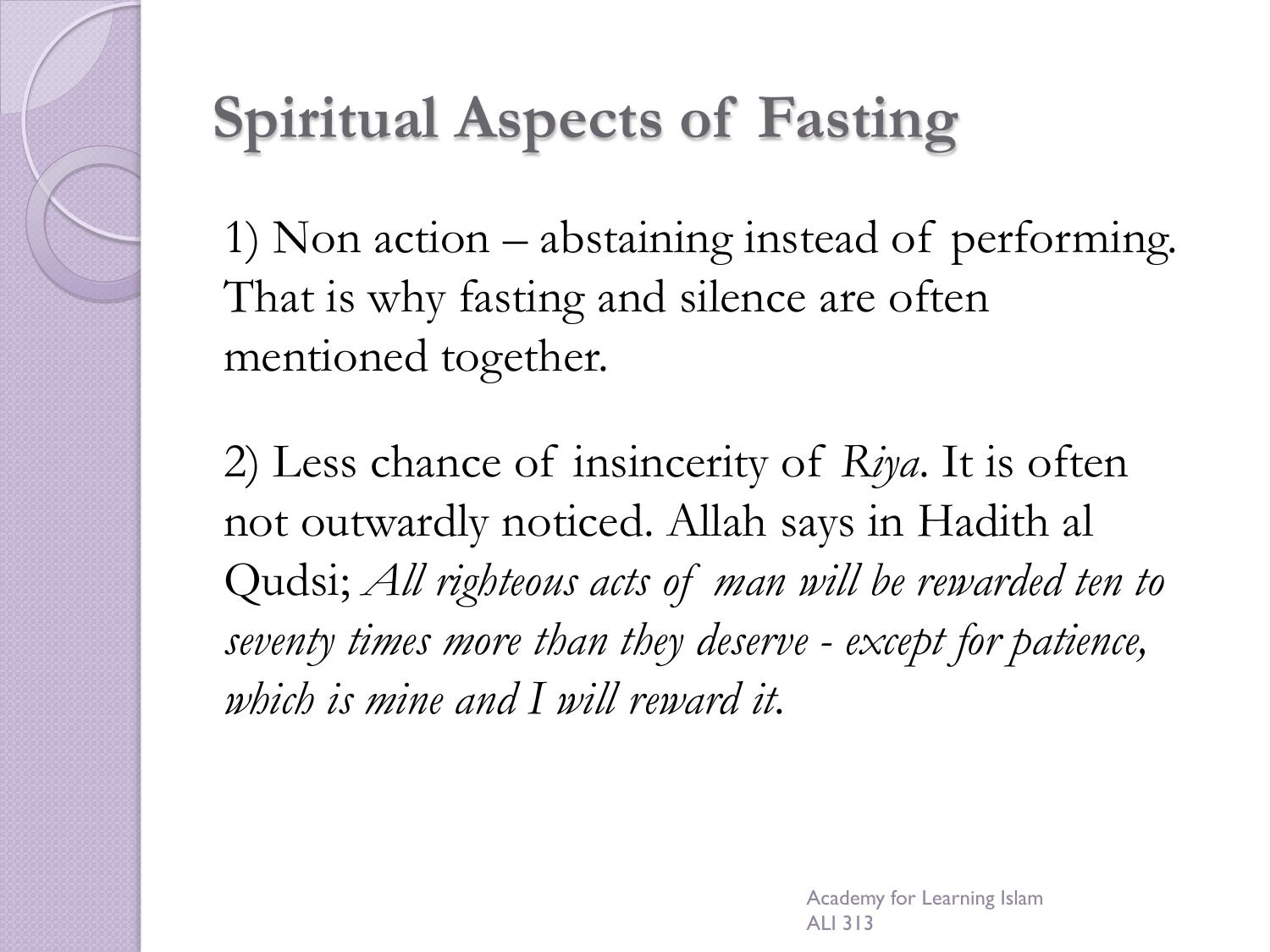3) Fasting kills desires. It disarms the ego and suppresses the animalistic tendencies within the human being.

4) Fasting can be performed along with other good deeds, unlike other forms of worship which can only be performed exclusively.

5) Fasting stimulates the remembrance of Allah.

6) Fasting increases determination. In the dua for 27th of Rajab we say: *I know the best provision for the person who steps in your path, indeed, is a strong will with which he chooses You [over any other thing].*

> Academy for Learning Islam ALI 313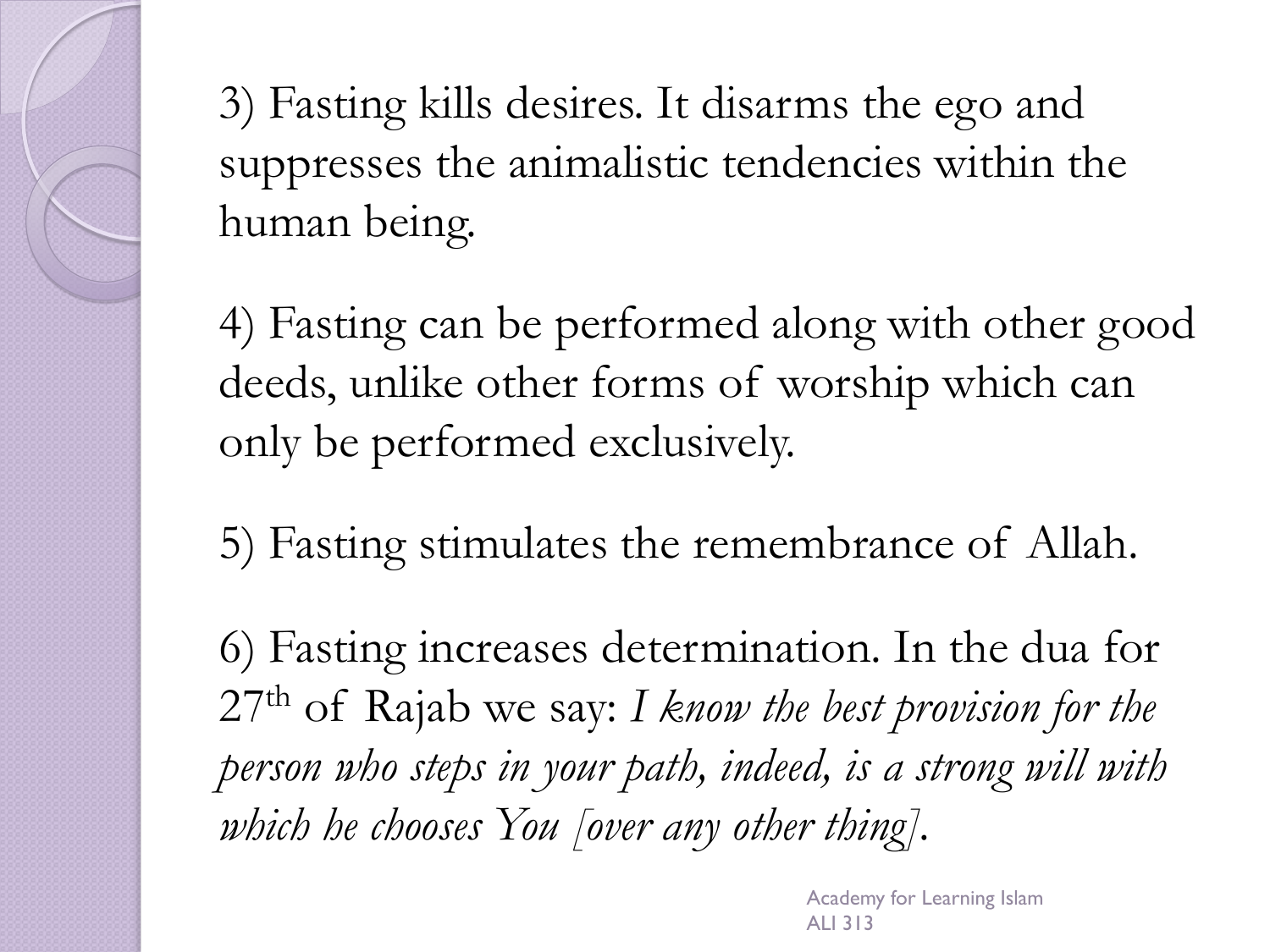

#### **Fasting and Wisdom**

Fasting increases the level of one's perception and helps sharpen the mind since it reduces distractions.

It also weakens one's lust and harmful imagination which prevents the affect of emotions and other elements that logically should not bear on the process of understanding.

In addition, God has special favour and support for true seekers of knowledge and this may work in ways we are aware of and in ways we aren't.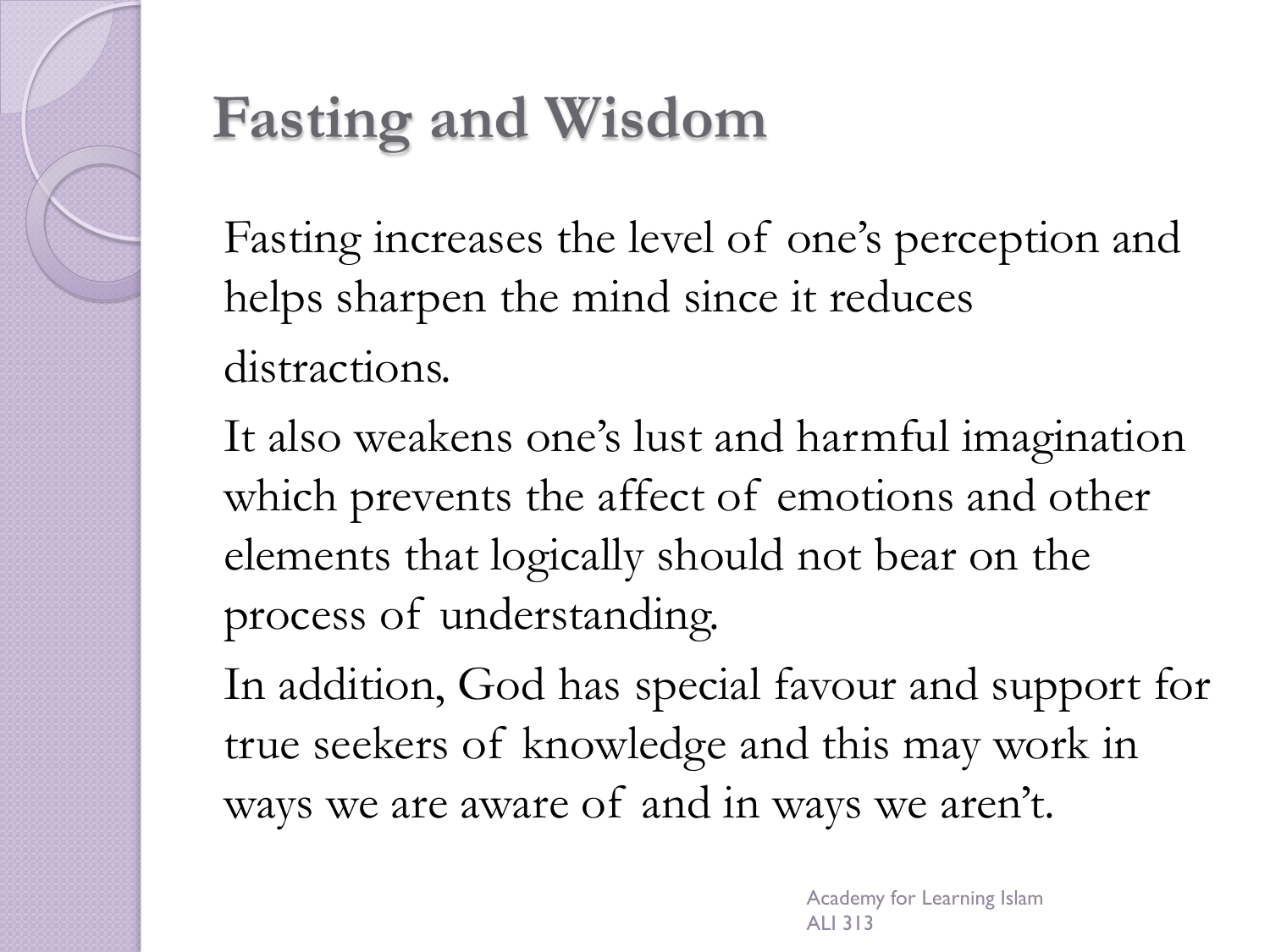## **Importance of Piety**

*Oh Abu Dharr, prayer with goodness is needed as much as salt is needed for the food.* **Holy Prophet (s)**

#### Reflections:

1) Prayer is the salt of deeds.

2) Prayer with sins is like putting things in a backpack with holes.

3) It is better to perform wajibaat and stay away from muharramat before doing mustahab prayers.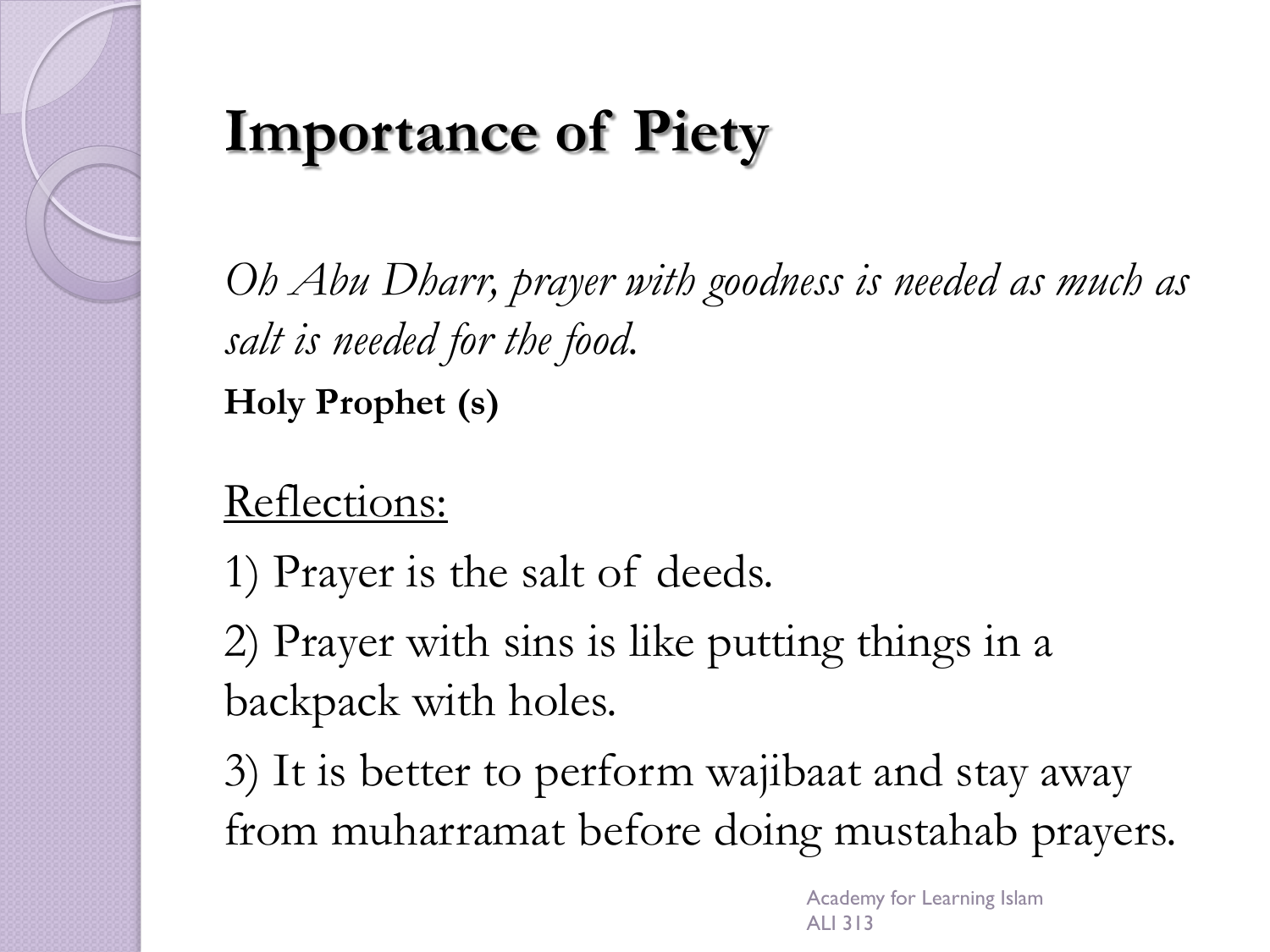#### **True Essence of Fasting**

Surely the fast is not only abstaining from food and drink. Fasting has a condition which must be met for the fast to be complete, and that is the inner silence. Have you not heard what Maryam binte Imran(a)said: I have vowed a fast for the most Beneficent so I will not speak to anyone today, that is silence.

So when you fast, protect your tongues from lying, and lower your gaze, and do not have conflicts, and do not be jealous, and do not backbite, and do not show off .

. . And do not get angry, and do not argue, and do not be unfair . . . .and do not be heedless of Allah and of Salaat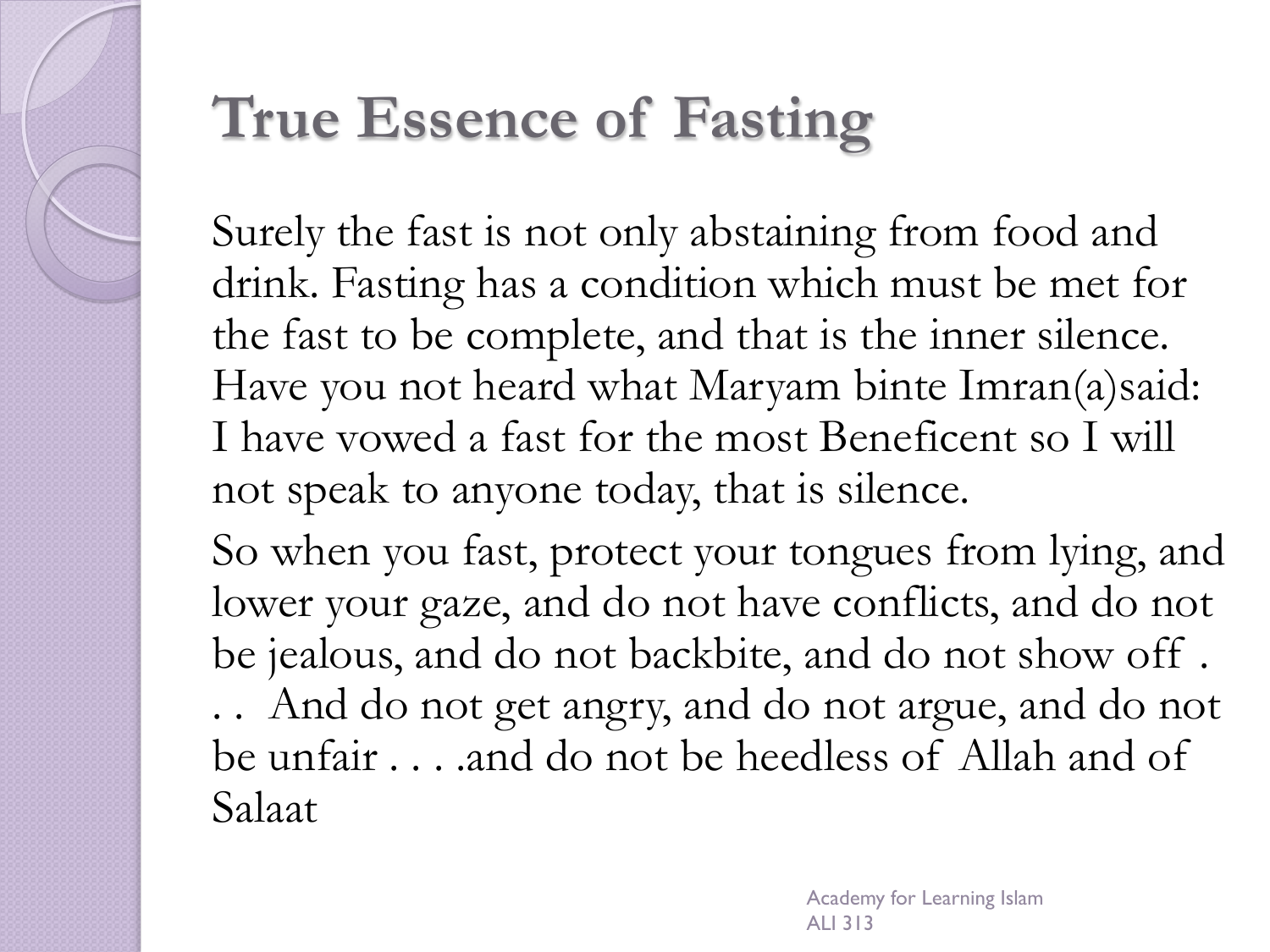Be vigilant about silence and forbearance and patience, and staying away from the people of evil and staying away from false words and . . . wrong assumptions.

Be present in the Hereafter, waiting for your days, waiting for what Allah ahs promised you, preparing for the meeting with Allah.

On you there should be peace and dignity, awe, humility, and lowliness of a slave afraid of his Master, hopeful, fearing, having purified the heart of pollution, sanctified your inner secrets from evil, cleansed your body of dirt.

You have given of yourself to God in the days of your fast, and emptied your heart for Him, and given Him of yourself for whatever He has ordered you and invited you towards.